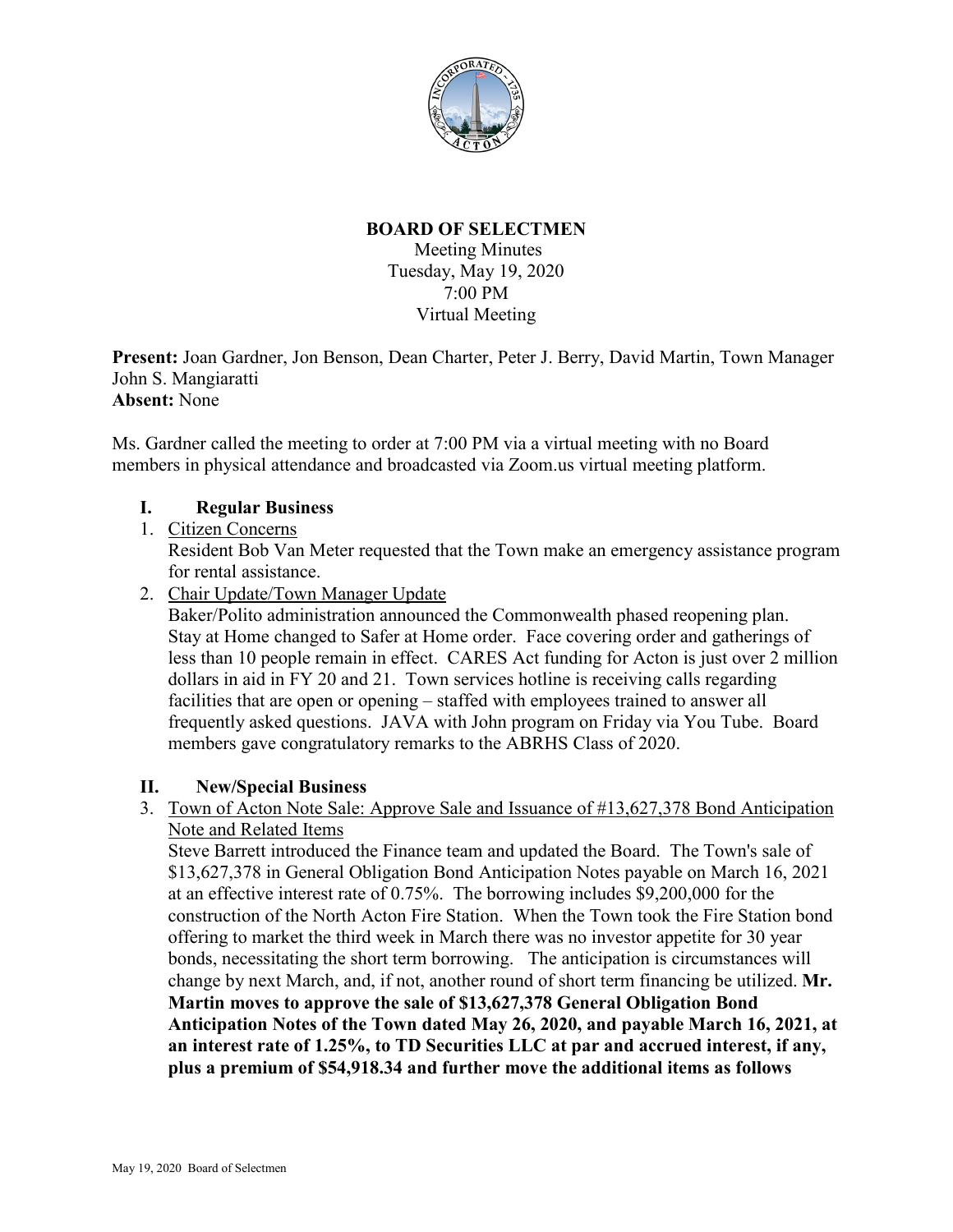

*Further Voted: that in connection with the marketing and sale of the Notes, the preparation and distribution of a Notice of Sale and Preliminary Official Statement dated May 4, 2020, and a final Official Statement dated May 11, 2020, each in such form as may be approved by the Town Treasurer, be and hereby are ratified, confirmed, approved and adopted.* 

*Further Voted: that the Town Treasurer and Board of Selectmen be, and hereby are, authorized to execute and deliver a significant events disclosure undertaking in compliance with SEC Rule 15c2-12 in such form as may be approved by bond counsel to the Town, which undertaking shall be incorporated by reference in the Notes for the benefit of the holders of the Notes from time to time.*

*Further Voted: that we authorize and direct the Town Treasurer to establish post issuance federal tax compliance procedures and continuing disclosure procedures in such forms as the Town Treasurer and bond counsel deem sufficient, or if such procedures are currently in place, to review and update said procedures, in order to monitor and maintain the tax-exempt status of the Notes and to comply with relevant securities laws.*

*Further Voted: that each member of the Board of Selectmen, the Town Clerk and the Town Treasurer be and hereby are, authorized to take any and all such actions, and execute and deliver such certificates, receipts or other documents as may be determined by them, or any of them, to be necessary or convenient to carry into effect the provisions of the foregoing votes.* 

*I further certify that the votes were taken at a meeting open to the public; that no vote was taken by secret ballot; that a notice stating the place (or method of accessing), date, time and agenda for the meeting (which agenda included the adoption of the above votes) was filed with the Town Clerk and a copy thereof posted in a manner conspicuously visible to the public at all hours in or on the municipal building at which the office of the Town Clerk is located or, if applicable, in accordance with an alternative method of notice prescribed or approved by the Attorney General as set forth in 940 CMR 29.03(2)(b), at least 48 hours, not including Saturdays, Sundays and legal holidays, prior to the time of the meeting and remained so posted at the time of the meeting; and that no deliberations or decision in connection with the sale of the Notes were taken in executive session, all in accordance with G.L. c.30A, §§18-25 as amended and in accordance with the Governor's emergency order dated March 12, 2020 authorizing remote meetings during the Covid-19 related state of emergency, if applicable.* 

**Mr. Berry seconds. Mr. Charter called roll: MR. Martin – aye Mr. Benson- aye Mr. Berry- aye Ms. Gardner – aye Mr. Charter – aye**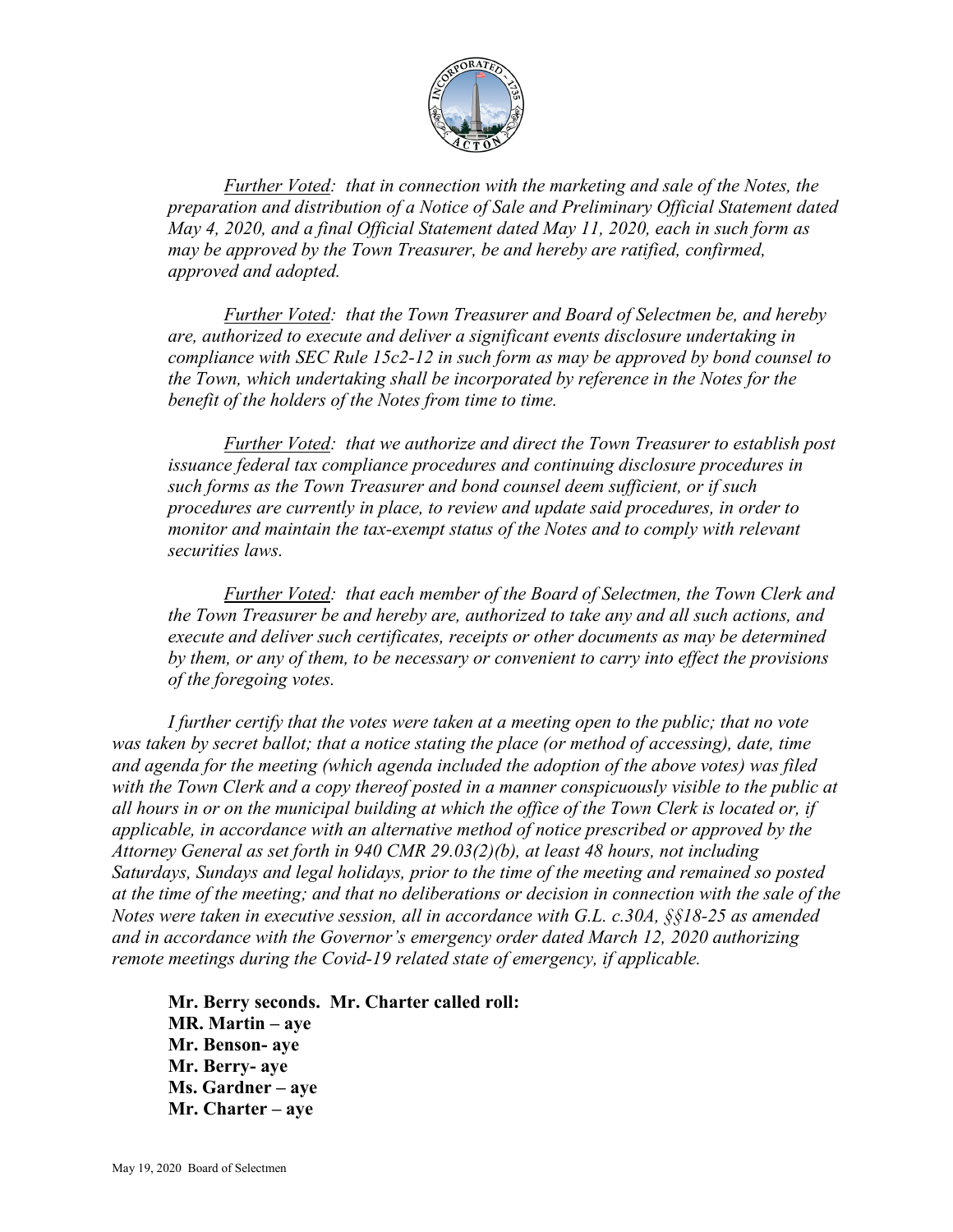

# **The Board voted 5-0, the motion carries.**

4. Board to Vote on SPSP Decision 03/05/2020-478, 66 Harris Street, North Acton Fire Station

Mr. Berry commented about concerns regarding the Zoning Bylaw and some of the conditions of the decision. Questioned why the town is doing this under 40-A if it is not required. Mr. Mangiaratti requested to have the public hearing to allow for public comment and discussions. Mr. Berry made several requests regarding the draft decision and requests Planning Division update the draft decision to remove the language of 40-A, and the use of it as a site plan special permit. The Board will revisit the decision at the next meeting as an approval of public review.

5. Discussion of Proposed Communication Plan Request for Extension of Site Plan Special Permit/Use Special Permit #11/20/15-459

Jeff Roelofs, Special Town Counsel briefed the Board regarding Concord's request for extension. The extension is subject to three conditions. One, the extension of the special permits shall expire on the earlier of the Conservation Commission's Order of Conditions (January 6, 2022, but currently tolled during the State of Emergency) or April 30, 2022. Two, the finalization by the Town Managers of Acton and Concord of a communication plan between Concord and the residents of the Quail Ridge, Breezy Point and Acorn Park neighborhoods during construction of the treatment plant. Three, Concord's delivery to the Town of Acton of a full set of the revised engineering plans for the water treatment plant. In addition, Concord and the Friends of Pine Hawk shall meet with Acton's Land Use Department to determine whether there has been compliance with the provisions of section 3.3.4 (Archaeological and Cultural Resources) of the SPUSP. Kim Kastens, Pope Road – concerned about the change in design and plans and discussed a letter submitted to the Board that is in the meeting DocuShare file.

Bob Sekuler, Parkland Way – neighborhood abutters met with Concord Town Manager for a first introduction regarding the communications plan. Complimented the letter regarding the communication plan from the Concord Town Manager. Concerned about the communication plans not going into effect prior to any land disturbance, and that there should be communication with the neighbors (Acorn Park and Breezy Point) of the property weekly between the Town and Concord.

Carolyn Kiely, Parkland Lane – expressed the critical end dates coincide with the Conservation Commission order of conditions recommendation, requests that Concord submit a new set of plans.

Richard Kelleher, Brewster Lane – supports suggestions from previous commenters Mr. Mangiaratti commented to the Board that "Selby" Land Use Economic Development Director has been designated as the liaison with the neighbors to be the point town communication person. Additional information regarding the project will be posted on the Town website.

### **Mr. Charter moves to approving the extension with the following conditions**

• **The permit extension would run as far as the Conservation Commission permit runs**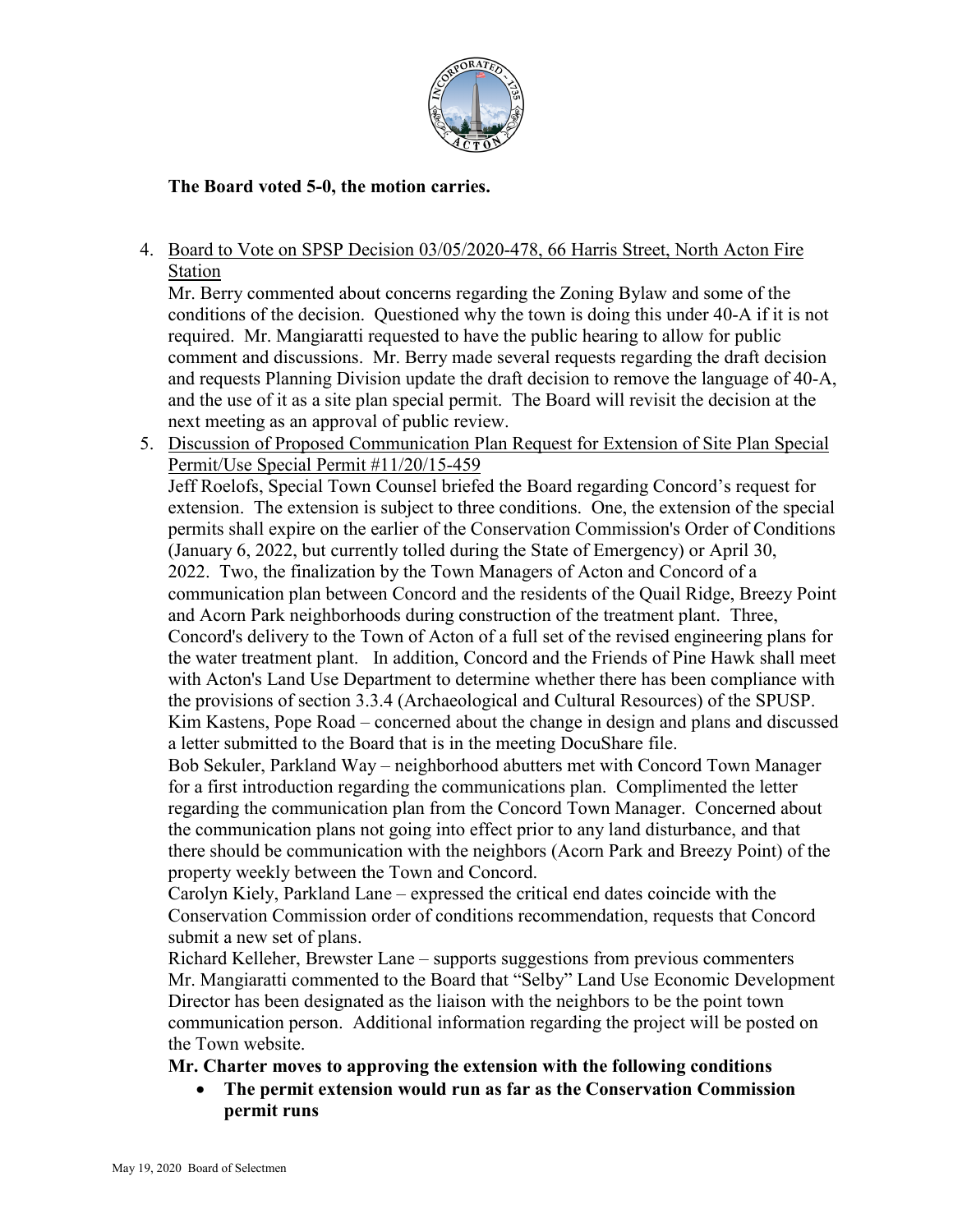

- **Communication plan be implemented** • **A full set of revised plans should be submitted Mr. Martin seconds, Mr. Charter called roll: Mr. Benson – aye Mr. Martin – aye Mr. Berry- aye Ms. Gardner – aye Mr. Charter – aye That Board voted 5-0, the motion carries**
- 6. Consider Request for Letter of Support for the Article 97 Bill for Acton Water District's Lawsbrook and Knox Solar and Energy Storage (proposed Bill H4683)

Peter Bay, Project Manager, briefed the Board on the project. Proposing to pay the town under 2 pilot agreements approx. \$50,000 each for both sites in lieu of taxes. Will be approaching the town for various permits.

**Mr. Charter moves to support Article 97 Bill request and authorize the Chair to sign the letter when developed. Mr. Benson seconds. Mr. Charter called the roll: Mr. Benson - aye Mr. Martin - aye Mr. Berry - aye Mr. Gardner - aye Mr. Charter – aye** 

**The Board voted 5-0, the motion carries.** 

7. Presentation of Recommendation for Annual Town Meeting Date, Location, and Warrant Revisions

Mr. Mangiaratti updated the Board for the proposed plan for Town Meeting on June 29, 2020. Proposed to hold in the ABRHS gymnasium with the auditorium for overflow, follow safety guidelines, limit warrant articles to 32 with 22 on consent, limited presentations, no tabling, no clickers, provide hand sanitizer, face coverings, distance microphones, revised stage set-up, provide pre-post cleaning, limit staff and non-voting attendees. Mr. Benson suggested to begin earlier than 7pm.

Mr. Benson moves to schedule Annual Town Meeting Monday, June 29<sup>th</sup> at the **ABRHF, Mr. Martin seconds. Mr. Charter called roll:**

**Mr. Benson - aye Mr. Martin - aye MR. Berry - aye Ms. Gardner - aye Mr. Charter – aye The Board voted 5-0, the motion carries.** 

8. Discussion of FY21 Budget and Acton Leadership Group Meeting Scheduled for May  $20^{\text{th}}$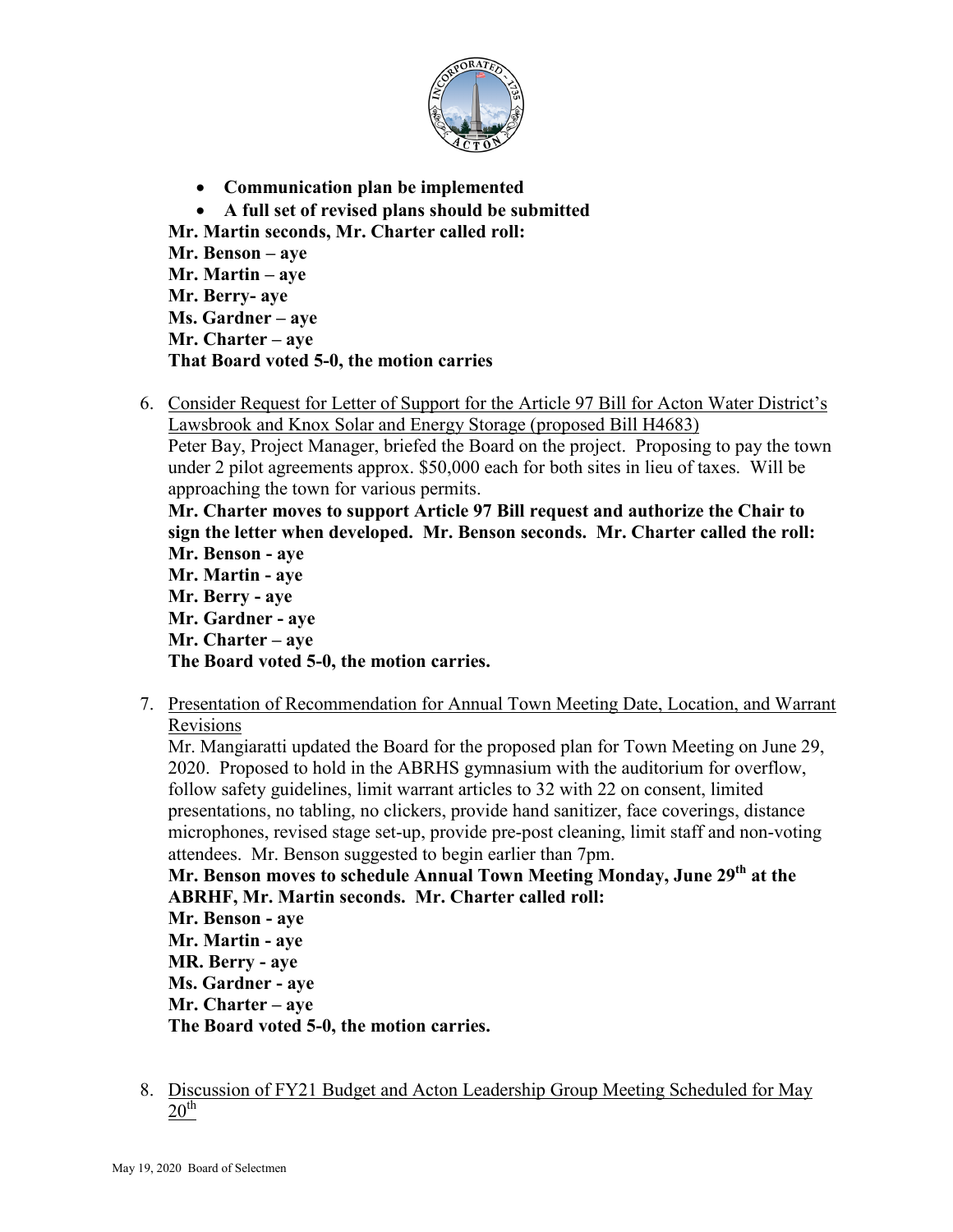

Mr. Mangiaratti presented to the Board the proposed updated FY21 Budget presented to the Finance Committee, and how COVID-19 has affected the budget. Recommendation for a revised FY 2021 capital plan in the amount of \$675,000 along with a \$35,615,202 in the operating budget, \$410,000 in subsidies.. The total request, when factoring recommended capital and subsidies to enterprise funds, is \$36,700,202 a 2.34% increase over the total Town budget appropriation for FY 2020

#### 9. Discussion of Preliminary Phased Reopening Plan for Town Operations

Using the Governor's 4 phase plan, the town will follow a 4 phase plan for re-opening. Currently no public in building or public in-person meeting, use of online transaction, push town services hotline, change in office hours for to allow Zoom interactions with staff, allow outdoor transactions, and restart construction projects. Phase 2 would change the occupancy level in meeting areas and limit in-person customer service. Phase 3 and 4 will be watched when able to start to move into. Senior Center may not be able to reopen anytime soon until safe to do so.

#### **III. Consent Items**

**Mr. Martin moves to accept consent item 10, Mr. Berry seconds. Mr. Charter called roll: Mr. Berry – aye Mr. Benson – aye Mr. Martin – aye Ms. Gardner – aye Mr. Charter – aye The Board voted 5-0, the motion carries.** 

**Mr. Benson moves to adjourn, Mr. Martin seconds. Mr. Charter called roll: Mr. Martin – aye Mr. Berry – aye Mr. Benson – aye Mr. Gardner – aye Mr. Charter – aye The Board voted 5-0, the motion carries. Meeting adjourned at 9:53 PM.** 

### **Documents and Exhibits Used During this Meeting**

- Agenda, May 19, 2020
- Draft Decision SPSP/USP #3-5-20 478, May 19, 2020
- Nagog Pond Water Treatment Plant Request for Extension Letter, May 11, 2020
- Email from Robert Sekuler, May 17, 2020
- Friends of Pine Hawk Letter, May 18, 2020
- Email from Kim Kastens, May 19, 2020